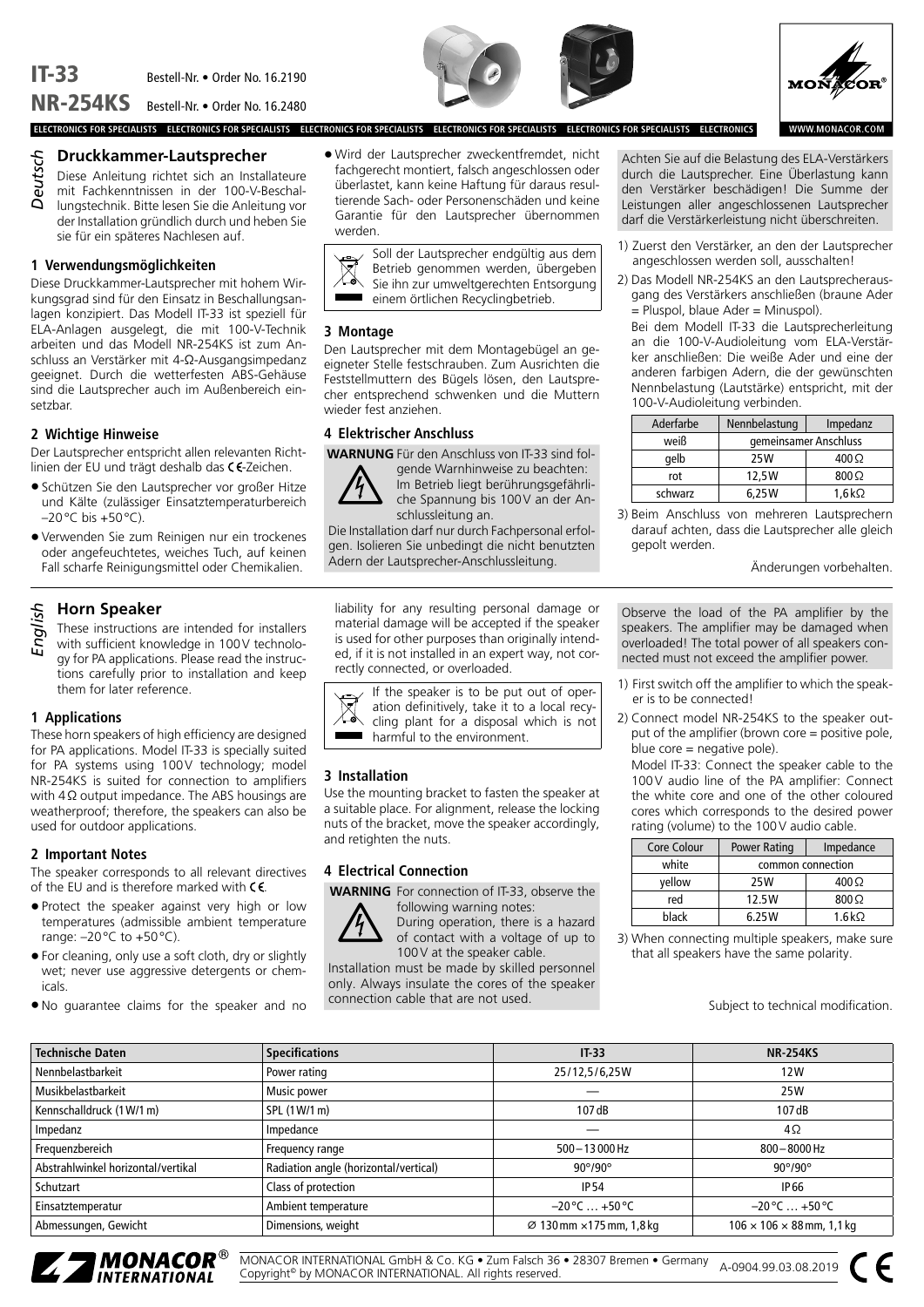

$$
\left\|\frac{1}{\sum_{i=1}^{n} \sum_{i=1}^{n} \sum_{j=1}^{n} \left(\frac{1}{\sum_{i=1}^{n} \left(\frac{1}{\sum_{i=1}^{n} \left(\frac{1}{\sum_{i=1}^{n} \left(\frac{1}{\sum_{i=1}^{n} \left(\frac{1}{\sum_{i=1}^{n} \left(\frac{1}{\sum_{i=1}^{n} \left(\frac{1}{\sum_{i=1}^{n} \left(\frac{1}{\sum_{i=1}^{n} \left(\frac{1}{\sum_{i=1}^{n} \left(\frac{1}{\sum_{i=1}^{n} \left(\frac{1}{\sum_{i=1}^{n} \left(\frac{1}{\sum_{i=1}^{n} \left(\frac{1}{\sum_{i=1}^{n} \left(\frac{1}{\sum_{i=1}^{n} \left(\frac{1}{\sum_{i=1}^{n} \left(\frac{1}{\sum_{i=1}^{n} \left(\frac{1}{\sum_{i=1}^{n} \left(\frac{1}{\sum_{i=1}^{n} \left(\frac{1}{\sum_{i=1}^{n} \left(\frac{1}{\sum_{i=1}^{n} \left(\frac{1}{\sum_{i=1}^{n} \left(\frac{1}{\sum_{i=1}^{n} \left(\frac{1}{\sum_{i=1}^{n} \left(\frac{1}{\sum_{i=1}^{n} \left(\frac{1}{\sum_{i=1}^{n} \left(\frac{1}{\sum_{i=1}^{n} \left(\frac{1}{\sum_{i=1}^{n} \left(\frac{1}{\sum_{i=1}^{n} \left(\frac{1}{\sum_{i=1}^{n} \left(\frac{1}{\sum_{i=1}^{n} \left(\frac{1}{\sum_{i=1}^{n} \left(\frac{1}{\sum_{i=1}^{n} \left(\frac{1}{\sum_{i=1}^{n} \left(\frac{1}{\sum_{i=1}^{n} \left(\frac{1}{\sum_{i=1}^{n} \left(\frac{1}{\sum_{i=1}^{n} \left(\frac{1}{\sum_{i=1}^{n} \left(\frac{1}{\sum_{i=1}^{n} \left(\frac{1}{\sum_{i=1}^{n} \left(\frac{1}{\sum_{i=1}^{n} \left(\frac{1}{\sum_{i=1}^{n} \left(\frac{1}{\sum_{i=1}^{n} \left(\frac{1}{\
$$

WWW.MONACOR.COM

**ELECTRONICS FOR SPECIALISTS ELECTRONICS FOR SPECIALISTS ELECTRONICS FOR SPECIALISTS ELECTRONICS FOR SPECIALISTS ELECTRONICS FOR SPECIALISTS ELECTRONICS**

# **Haut-parleur à chambre**

# **de compression**

Cette notice s'adresse aux installateurs possédant des connaissances suffisantes en technique de sonorisation ligne 100V. Veuillez lire la présente notice avec attention avant l'installation et conservez-la pour pouvoir vous y reporter ultérieurement. *Français*

## **1 Possibilités d'utilisation**

Ces haut-parleurs à chambre de compression à haut rendement sont conçus pour des installations de sonorisation. Le modèle IT-33 est particulièrement bien adapté à des installations de Public Address fonctionnant en ligne 100V ; le modèle NR-254KS est adapté au branchement à un amplificateur avec une impédance de 4Ω. Les boîtiers en ABS, résistants aux intempéries, permettent une installation en extérieur.

## **2 Conseils importants**

Le haut-parleur répond à toutes les directives nécessaires de l'Union Européenne et porte donc le symbole  $\epsilon$ 

- Protégez le haut-parleur d'une grande chaleur ou d'un grand froid (plage de température de fonctionnement autorisée : –20°C à +50°C).
- Pour le nettoyage, utilisez uniquement un chiffon sec ou légèrement humide, doux, en aucun cas de détergents abrasifs ou de produits chimiques.

# **Altoparlante a compressione**

- Queste istruzioni sono rivolte agli installatori che pos-
- siedono delle conoscenze specifiche sufficienti della tecnica di sonorizzazione a 100V. Vi preghiamo di leggerle attentamente prima dell'installazione e di conservarle per un uso futuro. *Italiano*

## **1 Possibilità d'impiego**

Questi altoparlanti a compressione ad alta efficienza sono stati realizzati per l'impiego in impianti di sonorizzazione. Il modello IT-33 è previsto specialmente per impianti PA che lavorano con uscita audio a 100V, mentre il modello NR-254KS è previsto per il collegamento con amplificatori a una impedenza di 4Ω. Grazie alle custodie in ABS, resistenti alle intemperie, questi altoparlanti possono essere impiegato anche all'esterno.

## **2 Avvertenze importanti**

L'altoparlante è conforme a tutte le direttive rilevanti dell'UE e pertanto porta la sigla  $\mathsf{CE}$ .

- Proteggere l'altoparlante dal forte calore e dal freddo (temperatura d'impiego ammessa fra  $-20$ °C e 50°C).
- Per la pulizia usare solo un panno morbido, asciutto o leggeremente inumidito; non impiegare in nessun caso prodotti chimici o detergenti aggressivi.

• Nous déclinons toute responsabilité en cas de dommages matériels ou corporels résultants si le haut-parleur est utilisé dans un but autre que celui pour lequel il a été conçu, s'il n'est pas correctement monté ou branché ou s'il y a surcharge ; en outre, la garantie deviendrait caduque.



## **3 Montage**

Vissez le haut-parleur avec l'étrier de montage à un endroit adapté. Pour l'orienter, desserrez les écrous de l'étrier, inclinez le haut-parleur en fonction puis revissez les écrous.

# **4 Branchement électrique**

**AVERTISSE-**Lors du branchement du IT-33, res-**MENT** pectez les avertissements suivants :



Pendant le fonctionnement, une tension dangereuse jusqu'à 100V est présente au câble de branchement.

Seul un personnel qualifié peut effectuer l'installation. Isolez impérativement les conducteurs inutilisés du câble de branchement haut-parleurs.

• Nel caso d'uso improprio, di montaggio non a regola d'arte, di collegamenti sbagliati o di sovraccarico dell'altoparlante, non si assume nessuna responsabilità per eventuali danni consequenziali a persone o a cose e non si assume nessuna garanzia per l'altoparlante.

Se si desidera eliminare l'altoparlante definitivamente, consegnarlo per lo smaltimento ad un'istituzione locale per li riciclaggio.

## **3 Montaggio**

Avvitare l'altoparlante in un posto adatto servendosi della sua staffa di montaggio. Per orientarlo, allentare i dadi di fissaggio sulla staffa, girare l'altoparlante secondo desiderio e stringere nuovamente i dadi.

#### **4 Collegamento elettrico**





Durante il funzionamento, al cavo di collegamento è presente una tensione pericolosa al contatto che arriva fino a 100V.

L'installazione deve essere fatta sola da parte di personale qualificato. Isolare assolutamente i conduttori non utilizzati del cavo di collegamento.

Faites attention à la charge de l'amplificateur PA par les haut-parleurs. Une surcharge peut endommager l'amplificateur ! La somme des puissances de tous les haut-parleurs reliés ne doit pas dépasser la puissance de l'amplificateur.

- 1) Eteignez tout d'abord l'amplificateur à qui le haut-parleur doit être relié.
- 2) Reliez le modèle NR-254KS à la sortie hautparleur de l'amplificateur (conducteur marron = pôle plus, conducteur bleu = pôle moins). Sur le modèle IT-33, reliez le câble haut-parleur au câble audio 100V de l'amplificateur Public Adress : reliez le conducteur blanc et un des conducteurs de couleur correspondant à la puissance nominale souhaitée (volume), au câble audio 100V.

| Couleur<br>conducteur | Puissance<br>nominale | Impédance     |  |
|-----------------------|-----------------------|---------------|--|
| blanc                 | branchement commun    |               |  |
| iaune                 | 25W                   | $400\,\Omega$ |  |
| rouge                 | 12.5W                 | $800\,\Omega$ |  |
| noir                  | 6.25W                 | $6k\Omega$    |  |

3) Si plusieurs haut-parleurs sont branchés, veillez à ce que les haut-parleurs aient tous la même polarité.

Tout droit de modification réservé.

Fare attenzione al carico dell'amplificatore PA da parte degli altoparlanti. Il sovraccarico può danneggiare l'amplificatore! La somma della potenze di tutti gli altoparlanti collegati non deve superare la potenza dell'amplificatore.

- 1) Per prima cosa, spegnere l'amplificatore al quale si deve collegare l'altoparlante!
- 2) Collegare il modello NR-254KS con l'uscita per altoparlanti dell'amplificatore (conduttore marrone = polo positivo, conduttore blu = polo negativo).

Per il modello IT-33, collegare il cavo dell'altoparlante con la linea 100V dell'amplificatore PA: collegare il conduttore bianco e uno degli altri conduttori, secondo la potenza nominale desiderata (volume), con la linea 100V.

| Colore del<br>conduttore | Potenza<br>nominale | Impedenza     |  |
|--------------------------|---------------------|---------------|--|
| bianco                   | contatto comune     |               |  |
| qiallo                   | 25W                 | $400\Omega$   |  |
| rosso                    | 12,5W               | $800\Omega$   |  |
| nero                     | 6.25W               | $1.6 k\Omega$ |  |

3) Collegando più altoparlanti fare attenzione alla medesima polarità di tutti gli altoparlanti.

### Con riserva di modifiche tecniche.

| Caractéristiques techniques             | Dati tecnici                                | $IT-33$                           | <b>NR-254KS</b>                       |
|-----------------------------------------|---------------------------------------------|-----------------------------------|---------------------------------------|
| Puissance nominale                      | Potenza nominale                            | 25/12,5/6,25W                     | 12W                                   |
| Puissance musique                       | Potenza musicale                            |                                   | 25W                                   |
| Pression sonore nominale (1 W/1 m)      | Livello di pressione sonora (1W/1 m)        | 107dB                             | 107dB                                 |
| Impédance                               | Impedenza                                   |                                   | $4\Omega$                             |
| Bande passante                          | Gamma di frequenze                          | 500-13000Hz                       | $800 - 8000$ Hz                       |
| Angle de dispersion horizontal/vertical | Angolo d'irradiazione orizzontale/verticale | $90^{\circ}/90^{\circ}$           | $90^\circ/90^\circ$                   |
| Classe protection                       | Protezione                                  | <b>IP54</b>                       | <b>IP66</b>                           |
| Température fonctionnement              | Temperatura d'esercizio                     | $-20^{\circ}$ C  +50 $^{\circ}$ C | $-20^{\circ}$ C  +50 °C               |
| Dimensions, poids                       | Dimensioni, peso                            | Ø 130 mm × 175 mm, 1,8 kg         | $106 \times 106 \times 88$ mm, 1,1 kg |



MONACOR INTERNATIONAL GmbH & Co. KG • Zum Falsch 36 • 28307 Bremen • Germany MONACOR INTERNATIONAL GMDH & Co. KG • Zum Falsch 36 • 28307 Bremen • Germany<br>Copyright® by MONACOR INTERNATIONAL. All rights reserved.